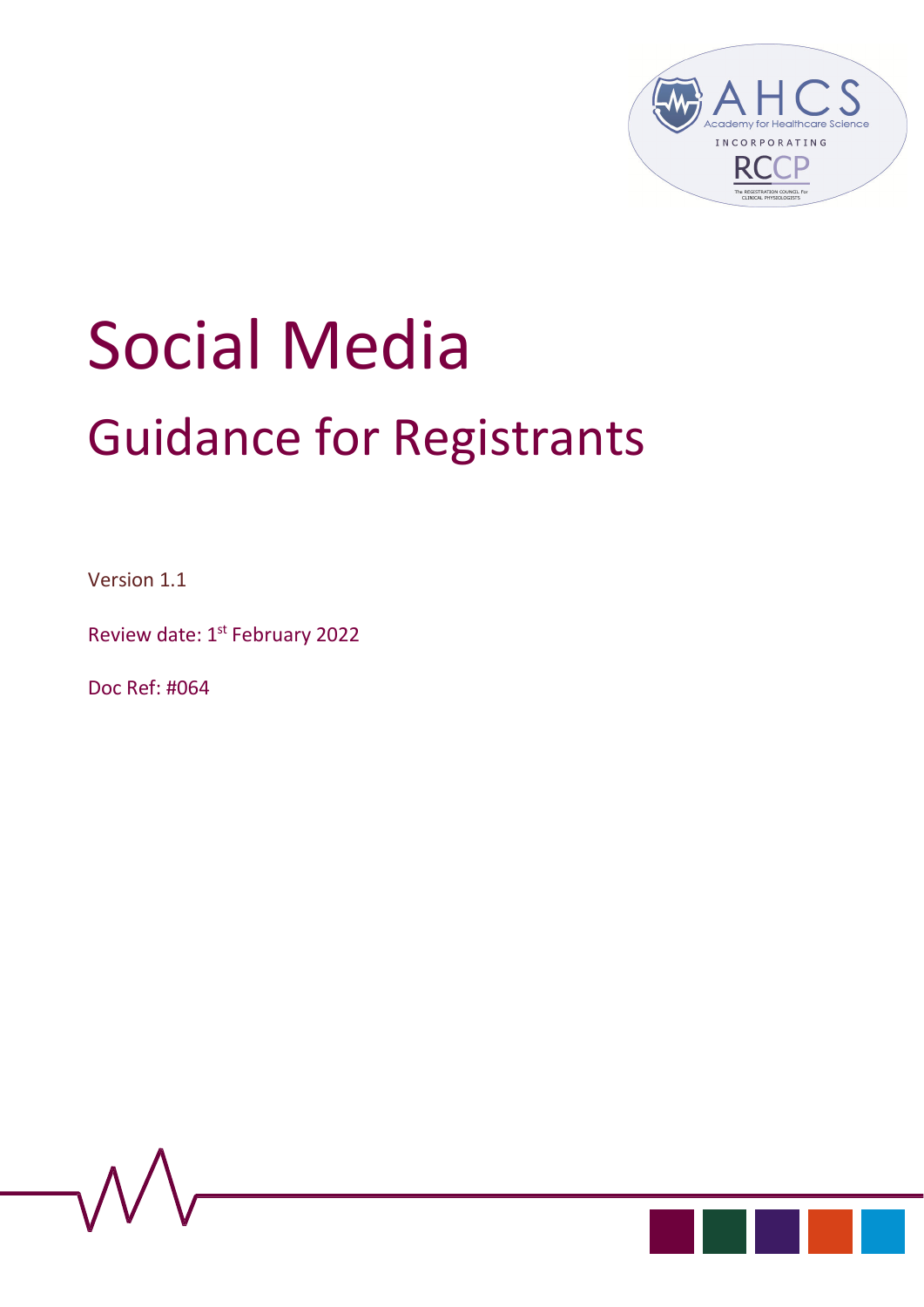# **Table of Contents**

| Introduction                    | 4              |
|---------------------------------|----------------|
| <b>Document Structure</b>       | $\overline{4}$ |
| Language                        | $\overline{4}$ |
| Section 1: Top Tips             | 5              |
| Section 2: Using Social Media   | 6              |
| Benefits of social media        | 6              |
| Communicate appropriately       | 6              |
| Be honest and trustworthy       | 6              |
| <b>Respect confidentiality</b>  | $\overline{7}$ |
| Maintain appropriate boundaries | $\overline{7}$ |
| Section 3: More information     | 8              |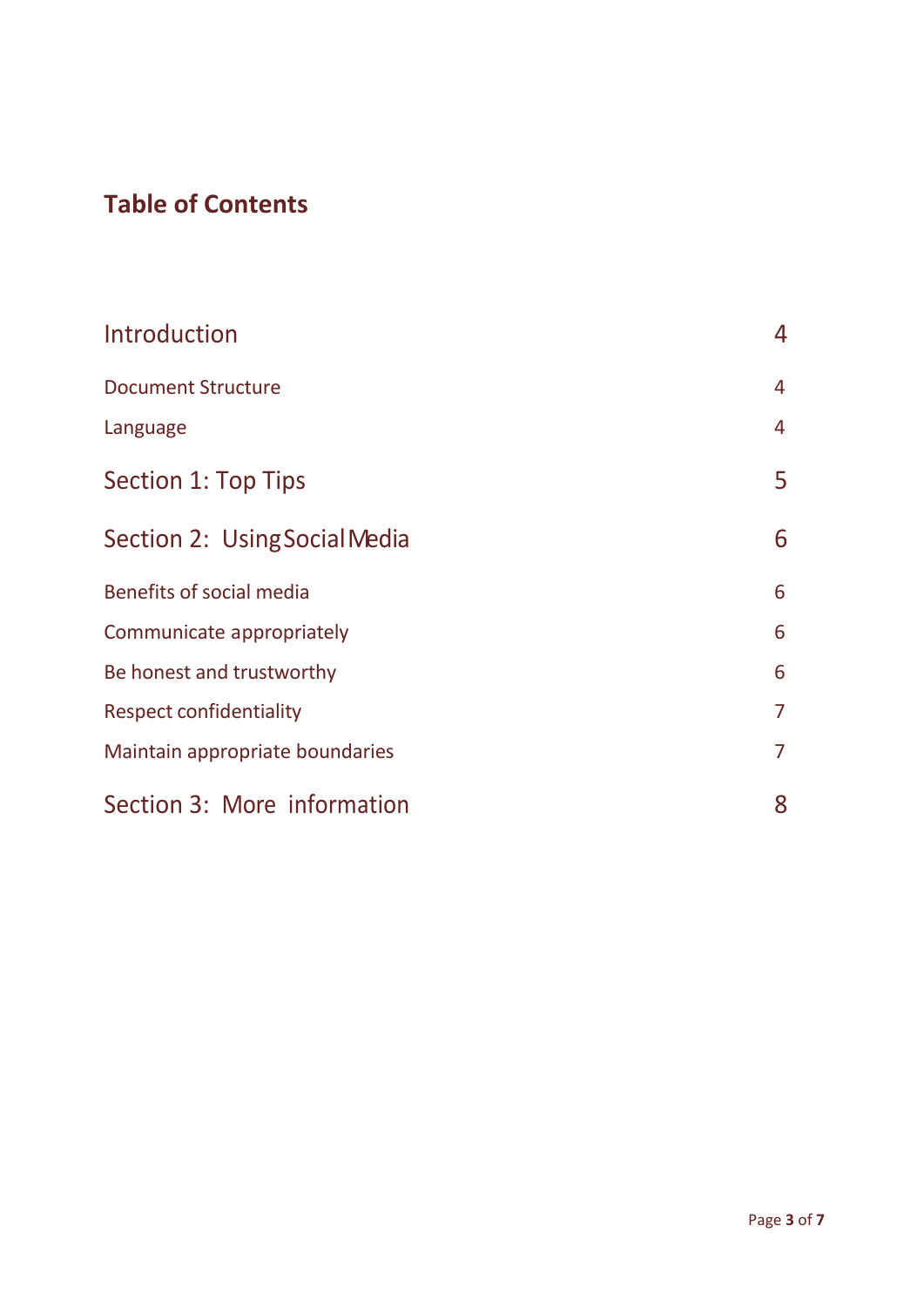# <span id="page-2-0"></span>Introduction

We have produced this document to provide guidance to AHCS registrants who use social media. It explains how to use social media in a way which meets our standards and is consistent with and based on the guidance provided by the Health and Care Professions Council (HCPC).

This document cannot deal with every issue that might come up. Instead, it focuses on the issues that registrants and others come across most frequently.

This guidance is focused on our standards. If you are employed, your employer may also have relevant policies or guidance that applies to you.

## <span id="page-2-1"></span>Document Structure

This document is divided into three sections.

- $\triangleright$  Section 1 contains some top tips for using social media.
- ➢ Section 2 provides guidance on how our standards relate to using social media and some relevant issues you may come across.
- $\triangleright$  Section 3 contains information about how to find out more information.

#### <span id="page-2-2"></span>Language

Throughoutthisdocument:

- ➢ 'we' and 'us' refers to the Academy for Healthcare Science (AHCS);
- ➢ 'registrant' refers to a professional or practitioner on our Accredited Register;
- ➢ 'you' or 'your' refers to a registrant;
- $\triangleright$  'service user' refers to anyone who uses or is affected by the services of registrants, for example, patients or clients; and
- $\triangleright$  'social media' refers to websites and applications that allow you to create and share content and to interact with other users. This includes, but is not limited to, websites, online forums and blogs such as Facebook, Instagram, LinkedIn, WhatsApp, Twitter and YouTube.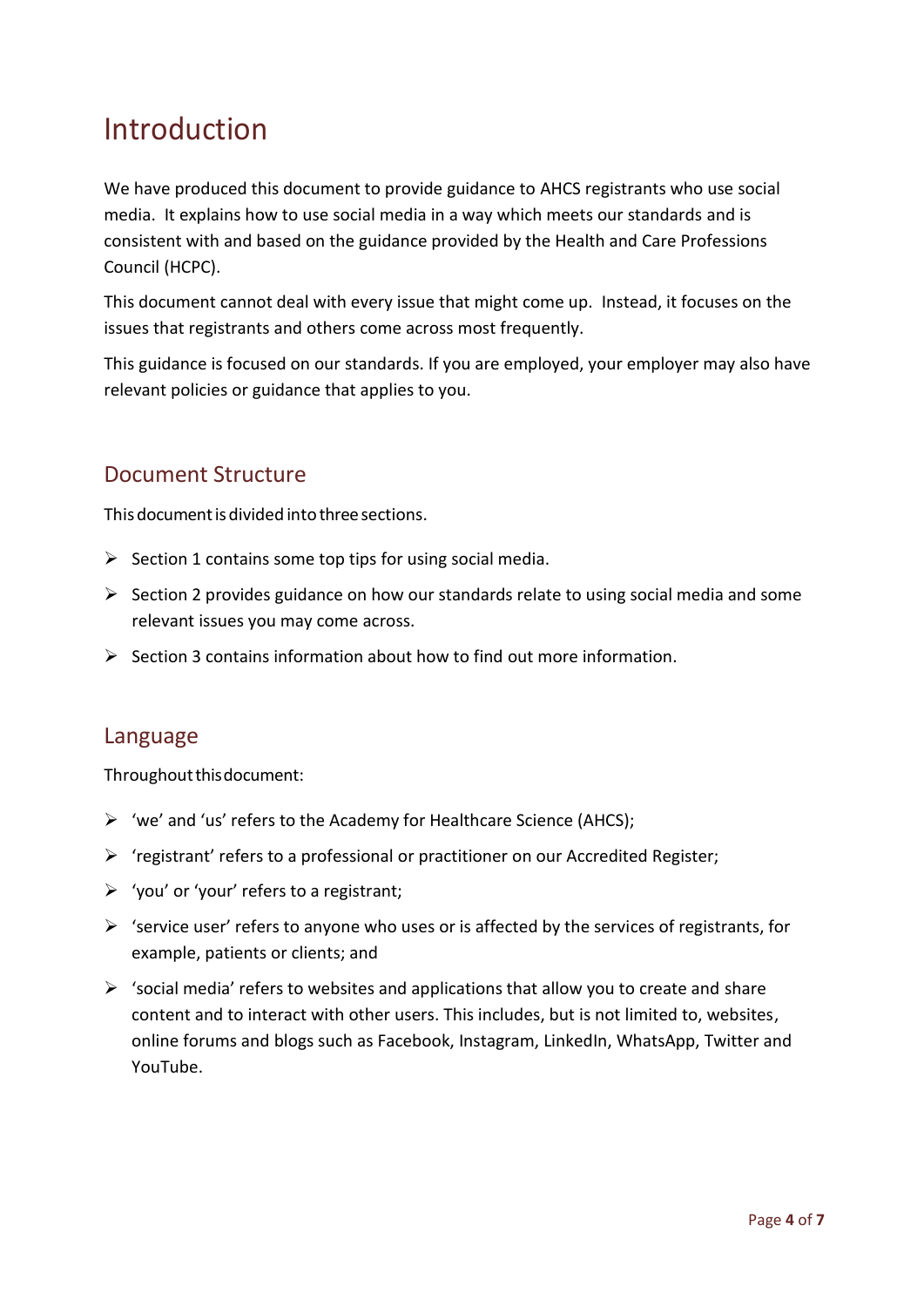# <span id="page-3-0"></span>Section 1: Top Tips

The following are some top tips for using social media in a way which meets our standards. You can find information about how to put these into practice in the next section of this document.

- ➢ **Think before you post**. Assume that what you post could be shared and read by anyone.
- ➢ **Think about who can see what you share and manage your privacy settings accordingly**. Remember that privacy settings cannot guarantee that something you post will not be publicly visible.
- ➢ **Maintain appropriate professional boundaries** if you communicate with colleagues, service users or carers.
- ➢ **Do not post information which could identify a service user unless you have their permission.**
- ➢ **Do not post inappropriate or offensive material**. Use your professional judgement in deciding whether to post or share something.
- ➢ **If you are employed, follow your employer's social media policy**.
- ➢ **When in doubt, get advice**. Appropriate sources might include experienced colleagues, trade unions and professional bodies. You can also contact us if you are unsure about our standards. If you think something could be inappropriate or offensive, do not post it.
- ➢ **Keep on posting!** We know that many registrants find using social media beneficial and do so without any issues. There's no reason why you shouldn't keep on using it with confidence.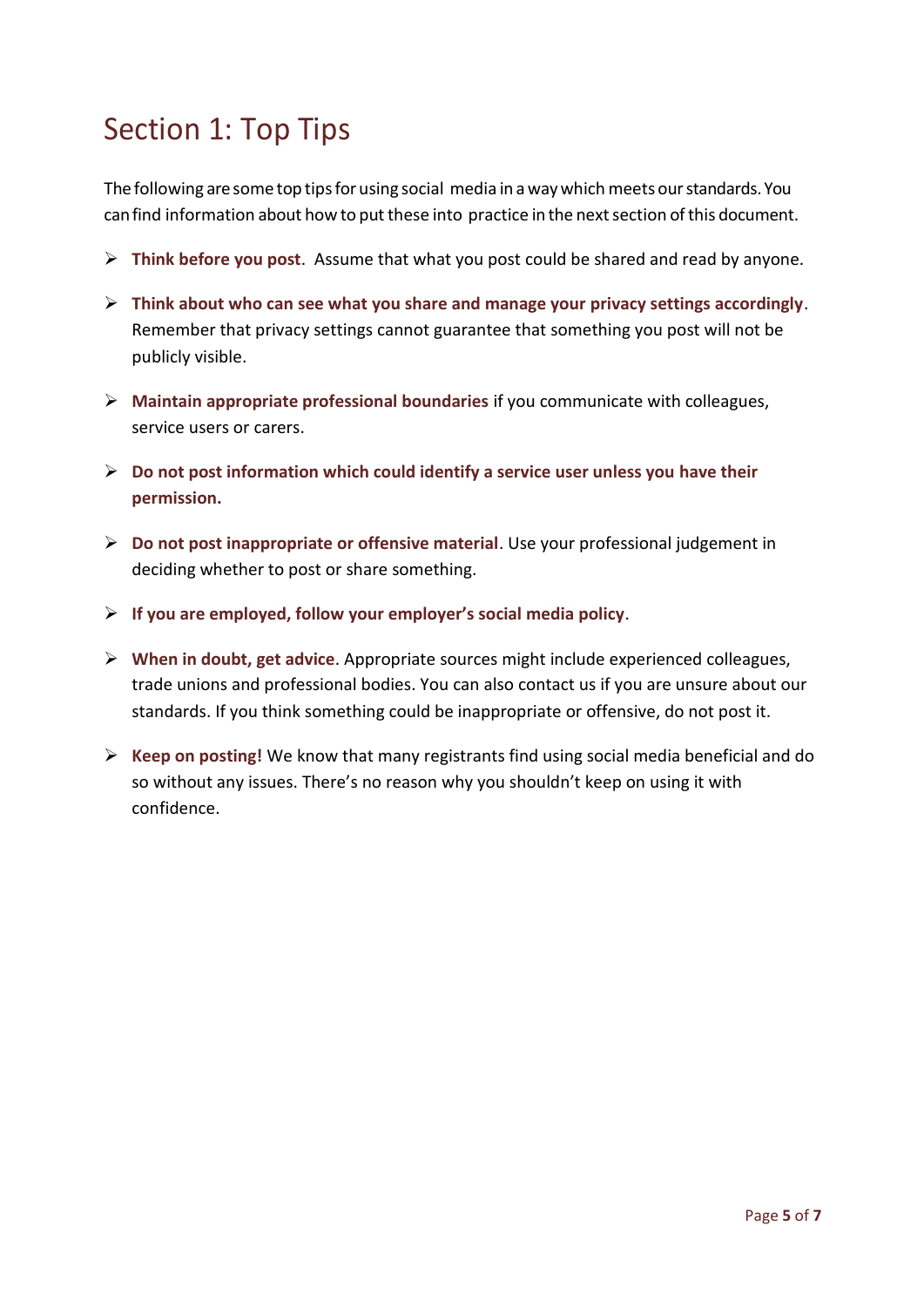# <span id="page-4-0"></span>Section 2: Using Social Media

## <span id="page-4-1"></span>Benefits of social media

Registrants have said that using social media lets them:

- $\triangleright$  develop and share their skills and knowledge;
- $\triangleright$  help the public understand what they do;
- $\triangleright$  network with other professionals nationally and internationally; and
- $\triangleright$  raise the profile of their profession.

Most registrants who use social media already do so responsibly, in line with our standards, and without any difficulty at all. However, we know that registrants sometimes have questions or concerns about using social media because they want to make sure that they always meet our standards.

This guidance explains what our standards mean when using social media. We have set out the guidance below under the areas of our standards which apply to the appropriate use of social media.

### <span id="page-4-2"></span>Communicate appropriately

#### ➢ **You must use all forms of communication appropriately and responsibly, including social media and networking websites**

When using social media you should apply the same standards as you would when communicating in other ways.

Be polite and respectful, and avoid using language that others might reasonably consider to be inappropriate or offensive.

Use your professional judgement in deciding whether to post or share something.

Remember that comments or posts may be taken out of context, or made visible to a wider audience than originally intended.

## <span id="page-4-3"></span>Be honest and trustworthy

#### ➢ **You must make sure that your conduct justifies the public's trust and confidence in you and your profession**

This means you need to think about who can see what you share. Make sure you understand the privacy settings of each social media channel that you use. Even on a completely personal account, your employer, colleagues or service users may be able to see your posts or personal information. It is best to assume that anything you post online will be visible to everyone.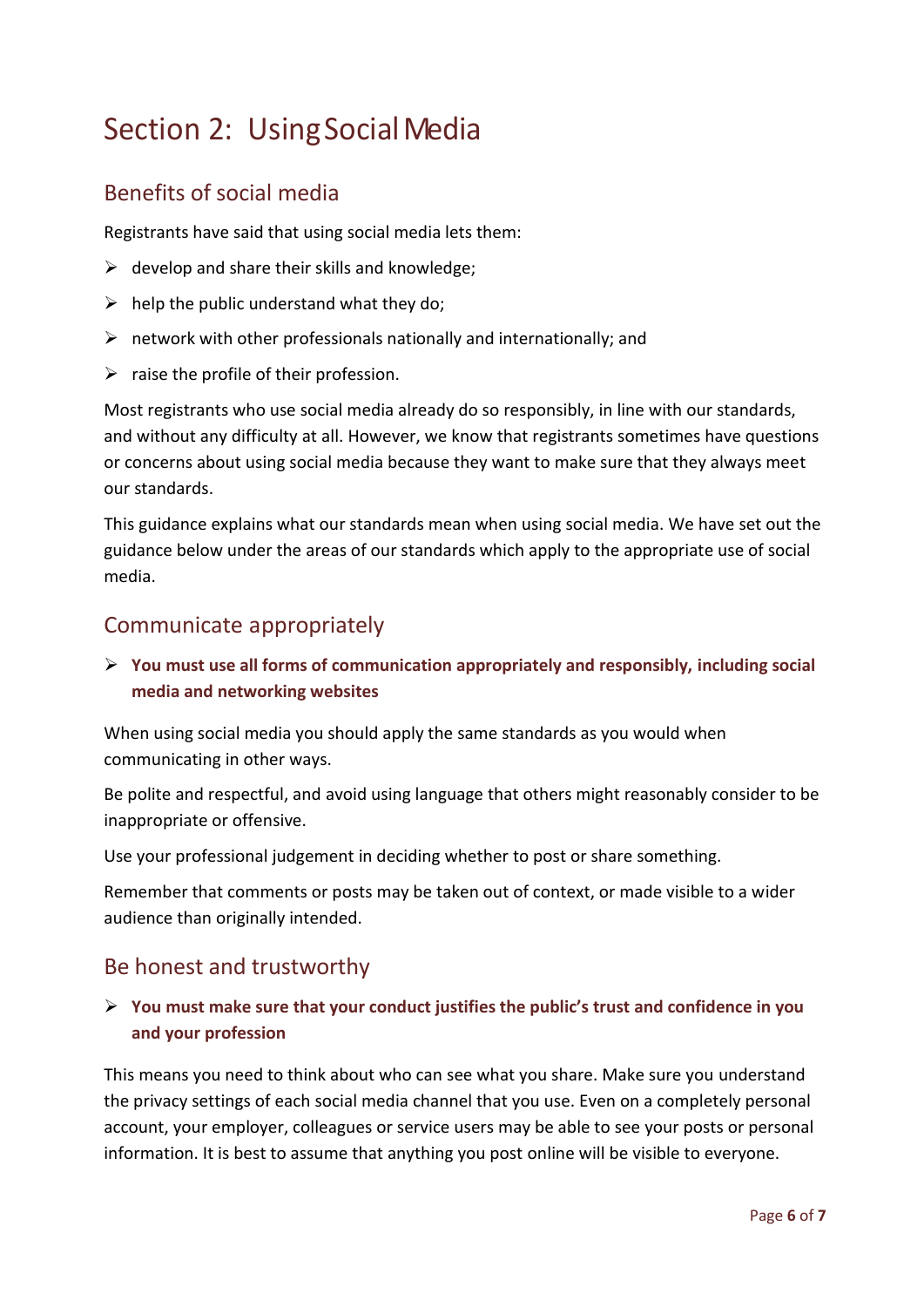#### ➢ **You must make sure that any promotional activities you are involved in are accurate and are not likely to mislead**

If you use social media to advertise or share information related to your professional practice, you must make sure it is fair and true, as far as you know. You may choose to include a disclaimer on your profile that your views are your own, and that they do not represent the views of your employer or anyone who contracts your services.

## <span id="page-5-0"></span>Respect confidentiality

#### ➢ **You must treat information about service users as confidential**

When you post information about another person on social media, think about whether it is appropriate to share that or circumstances, or images relating to their care.

Even if you have the highest level information, if the information could allow a service user to be identified you must not put it on a site without their permission. This information could include details about their personal life, health or privacy settings, something you share online can quickly be copied and redistributed to a much wider audience. This means a post can stay in the public domain after you delete it. Try to stay up to date with any changes to the privacy settings of the social media you use. If you are unsure whether to post something, stop and get advice from an experienced colleague, professional body or trade union.

## <span id="page-5-1"></span>Maintain appropriate boundaries

#### ➢ **You must keep your relationships with service users and carers professional.**

Some professionals find using social media a valuable way of communicating with service users and the public. However, social media can blur the boundaries between the personal and the professional. It is just as important to maintain appropriate boundaries when using social media as it would be if you were communicating by any other method. You must always communicate with service users in a professional way.

You might decide to set up a separate professional account where you provide general information for service users and the public. If you are employed and plan to use this account to have direct contact with service users, you should agree with your employer whether this is appropriate.

Keep in mind that service users may still be able to find and contact you through your personal account. If this happens, we recommend that you refuse friend requests. If appropriate, say that you cannot mix social and professional relationships. If you want to follow up any contact you receive, consider using a more secure communication channel, such as your professional email account.

If you include content relating to your professional role on a personal account or vice versa, think about whether you would be happy for these different audiences to see the material you post. Think carefully about what you share and who can see it.